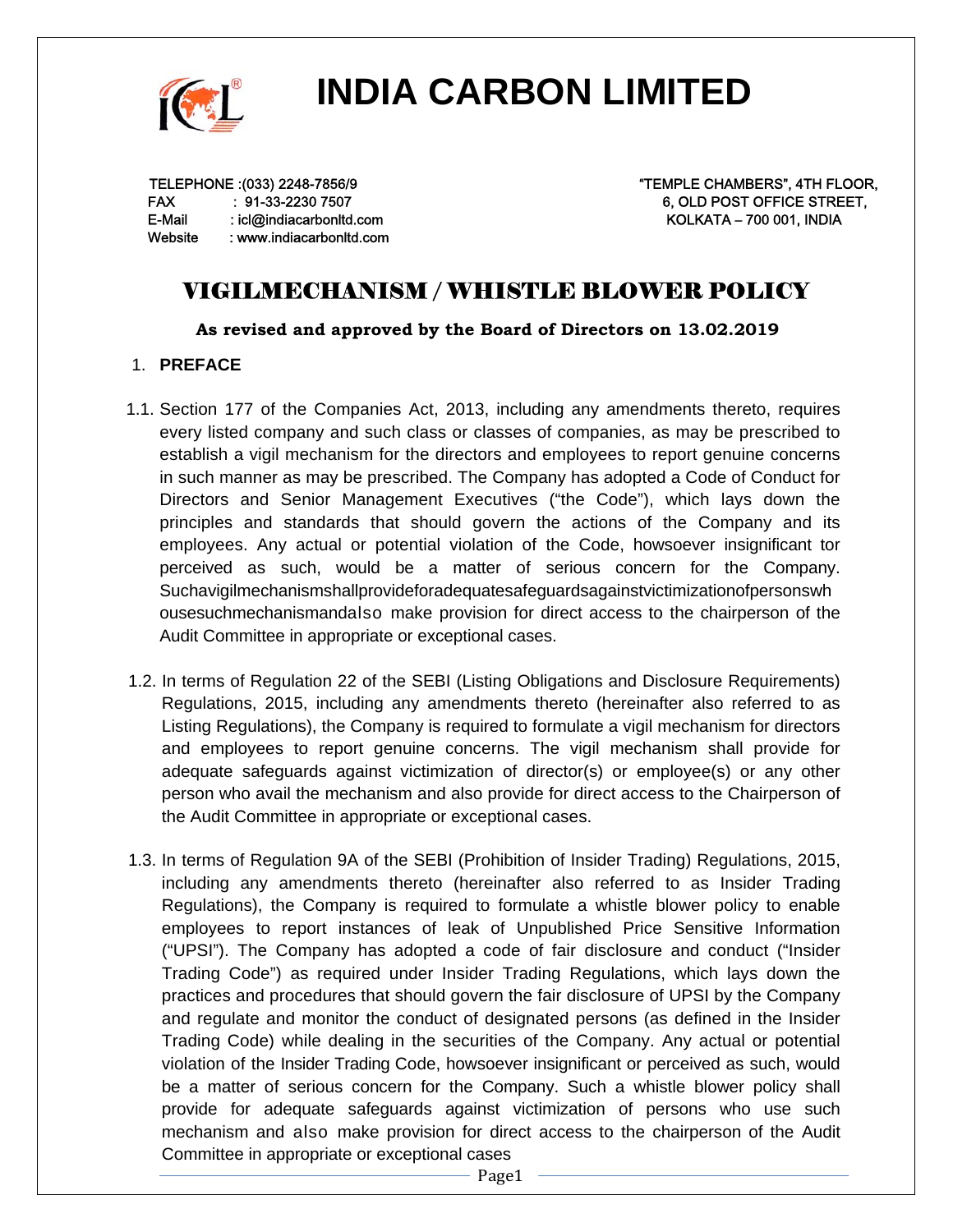

TELEPHONE :(033) 2248-7856/9 FAX : 91-33-2230 7507 E-Mail : icl@indiacarbonltd.com Website : www.indiacarbonltd.com "TEMPLE CHAMBERS", 4TH FLOOR, 6, OLD POST OFFICE STREET, KOLKATA – 700 001, INDIA

### 2. **POLICYOBJECTIVES**

- 2.1. The Company is committed to adhere to the highest standards of ethical, moral and legal conduct of business operations. To maintain these standards, the Company encourages its employees who have concerns about suspected misconduct and/ or who have witnessed or have knowledge of instances of leak of UPSI or have concerns about suspected leakage of UPSI, to come forward and express these concerns without fear of punishment or unfair treatment. A Vigil (Whistle Blower) mechanism provides a channel to the employees and Directors to report to the management concerns about unethical behavior, actual or suspected fraud or instances of leakage of UPSI or suspected leakage of UPSI or violation of the Code of conduct and/ or the Insider Trading Code adopted by the Company. The mechanism provides for adequate safeguards against victimization of employees and Directors to avail of the mechanism and also provide for direct access to the Chairman/ CEO/ Chairman of the Audit Committee in exceptional cases.
- 2.2. This neither releases employees from their duty of confidentiality in the course of their work nor can it be used as a route for raising malicious or unfounded allegations against people in authority and/ or colleagues in general.

### 3. **SCOPE OFTHE POLICY**

3.1. ThisPolicycoversmalpracticesandeventswhichhavetakenplace/suspectedtohavetakenplace ,misuseorabuseofauthority,fraudorsuspectedfraud,instances of leakage of UPSI or suspected leakage of UPSI, Violation of company rules, manipulations, negligence causing danger to public health and safety, misappropriation of monies and other matters or activity on account of which the interest of the Company is affected and formally reported by whistleblowers concern in gits employees.

### 4. **DEFINITIONS**

4.1. **"Alleged wrongful conduct"** shall mean violation of law, Infringement of Company's rules, misappropriation of monies, actual or suspected fraud, instances of leakage of UPSI or suspected leakage of UPSI, substantial and specific danger to public health and safety or abuse of authority".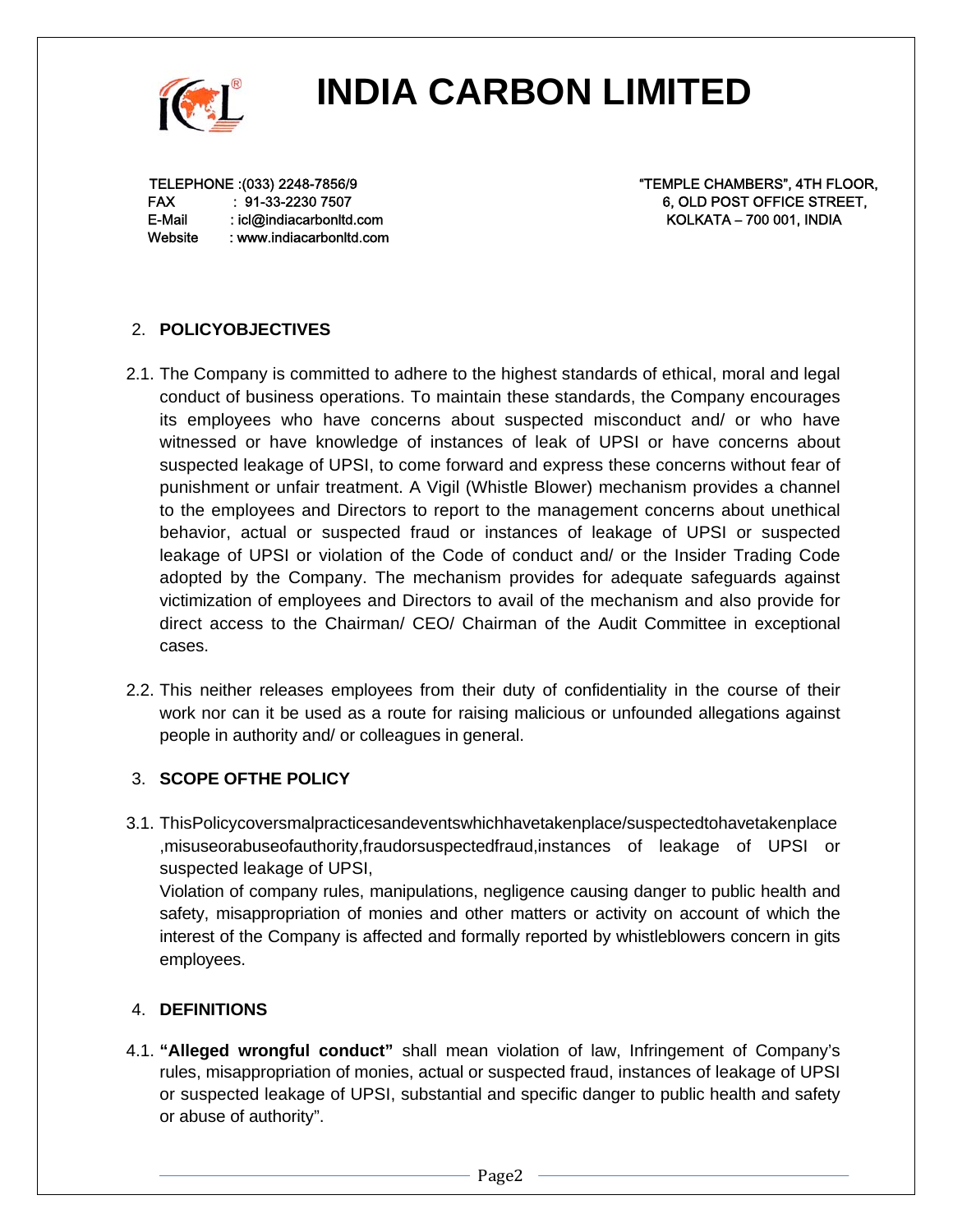

TELEPHONE :(033) 2248-7856/9 FAX : 91-33-2230 7507 E-Mail : icl@indiacarbonltd.com Website : www.indiacarbonltd.com "TEMPLE CHAMBERS", 4TH FLOOR, 6, OLD POST OFFICE STREET, KOLKATA – 700 001, INDIA

- 4.2. "**Audit Committee"** means a Committee constituted by the Board of Directors of the Company in accordance with the Listing Regulations and Companies Act, 2013.
- 4.3. **"Board**" means the Board of Directors of the Company.
- 4.4. "**Company"** means the India Carbon Limited and all its offices.
- 4.5. "**Code**"/ "Code of Conduct" means Code of Conduct for Directors and Senior Management Executives adopted by the Company India Carbon Limited.
- 4.6. **"Employee**"meansallthepresentemployeesandwholetimeDirectorsoftheCompany (whether working in India or abroad).
- 4.7. "**Insider Trading Code**" means Code of Conduct for Regulating, Monitoring and Reporting of Trading by Designated Persons and Code of Practices and Procedures for Fair Disclosure of Unpublished Price Sensitive Information adopted by the Company India Carbon Limited
- 4.8. "**Protected Disclosure"** means a concern raised by an employee or group of employees or any Director of the Company, through a written communication and made in good faith which discloses or demonstrates information about an unethical or improper activity under the title "SCOPE OF THE POLICY" with respect to the Company. It should be factual and not speculative or in the nature of an interpretation/conclusion and should contain as much specific information as possible to allow for proper assessment of the nature and extent of the concern.
- 4.9. **"Subject"**meansapersonorgroupofpersonsagainstorinrelationtowhomaProtectedDisclosur eismadeorevidencegatheredduringthecourseofaninvestigation.
- 4.10. **"Unpublished Price Sensitive Information"** means any information, relating to the company or its securities, directly or indirectly, that is not generally available which upon becoming generally available, is likely to materially affect the price of the securities and shall, ordinarily including but not restricted to, information relating to the following-
	- (i) Financial results;
	- (ii) Dividends;
	- (iii) Change in capital structure;
	- (iv) Mergers, de-mergers, acquisitions, de-listings, disposals and expansion of business and such other transactions.
	- (v) Changes in key managerial personnel;

Page3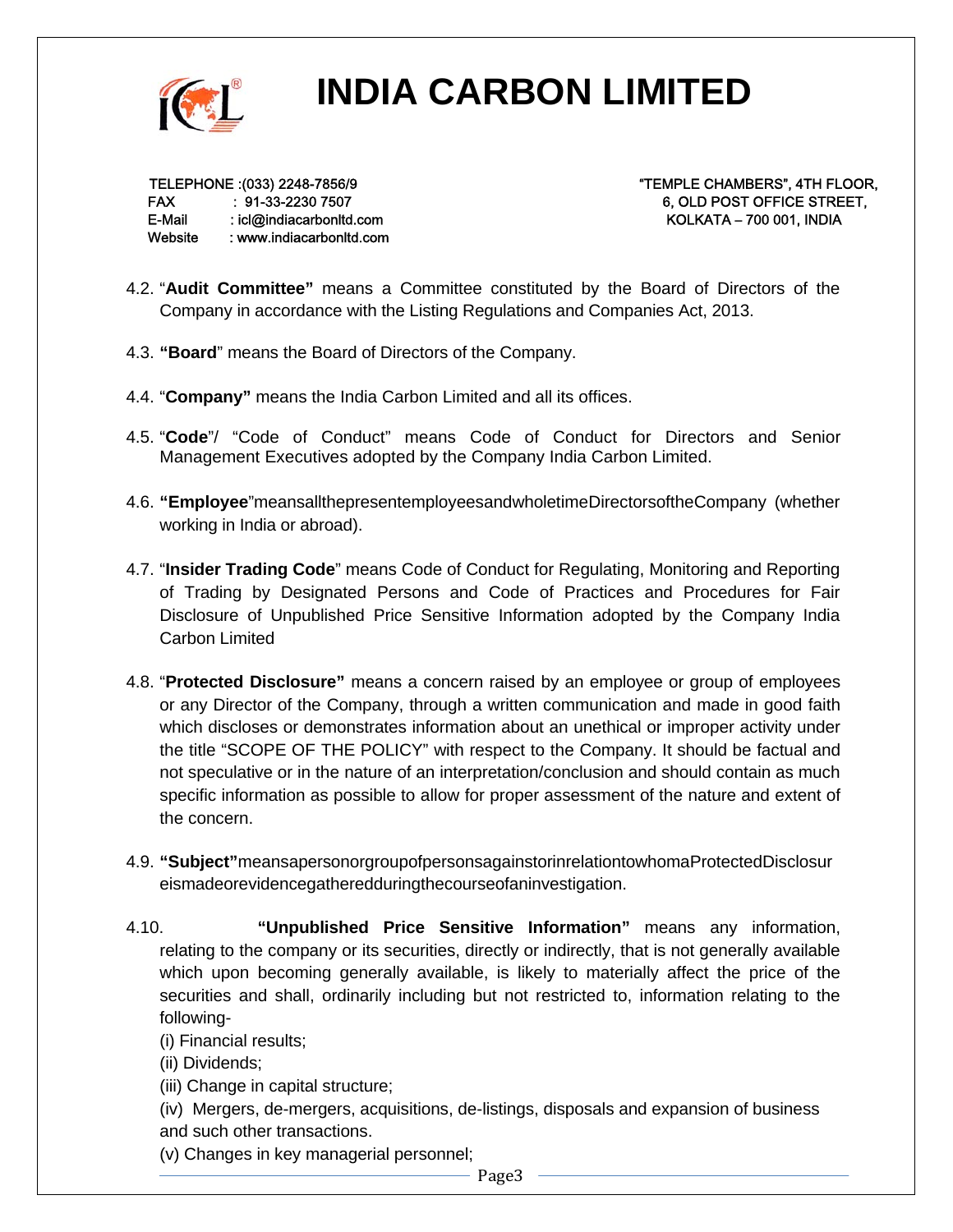

TELEPHONE :(033) 2248-7856/9 FAX : 91-33-2230 7507 E-Mail : icl@indiacarbonltd.com Website : www.indiacarbonltd.com "TEMPLE CHAMBERS", 4TH FLOOR, 6, OLD POST OFFICE STREET, KOLKATA – 700 001, INDIA

- 4.11. "**Vigilance and Ethics Officer**" means an officer appointed to receive protected disclosures from whistle blowers, maintaining records thereof, placing the same before the Audit Committee for its disposal and informing the Whistle Blower the result thereof.
- 4.12. "**Whistle Blower"** is an employee or group of employees or any Director who makes a Protected Disclosure under this Policy and also referred in this policy as complainant.

### 5. **ELIGIBILITY**

All Employees and Directors of the Company are eligible to make Protected Disclosures under the Policy in relation to matters concerning the Company.

### 6. **RECEIPTANDDISPOSALOFPROTECTEDDISCLOSURES**.

- 6.1. All Protected Disclosures should be reported in writing by the complainant as soon as possible after the Whistle Blower becomes aware of the same so as to ensure a clear understanding of the issues raised and should either be typed or written ineligible handwriting in English.
- 6.2. The Protected Disclosure should be submitted in a closed and secured envelope and should be super scribed as **"Protected disclosure under the Whistle Blower policy"**. Alternatively, the same can also be sent through email with the subject **"Protected disclosure under the Whistle Blower policy".** If the complaint is not super scribed and closed as mentioned above, it will not be possible for the Audit Committee to protect the complainant and the protected disclosure will be dealt with as if a normal disclosure. I n order to protect identity of the complainant, the Vigilance and Ethics Officer will not issue any acknowledgement to the complainants and they are advised neither to write their name / address on the envelope nor enter into any further correspondence with the Vigilance and Ethics Officer. The Vigilance and Ethics Officer shall assure that in case any further clarification is required he will get in touch with the complainant.
- 6.3. Anonymous/Pseudonymous disclosure shall not be entertained by the Vigilance and Ethics Officer.
- 6.4. The Protected Disclosure should be forwarded under a covering letter signed by the complainant. The Vigilance and Ethics Officer/Chairman of the Audit Committee/ CEO/ Chairman as the case may be, shall detach the covering letter bearing the identity of the Whistle Blower and process only the Protected Disclosure.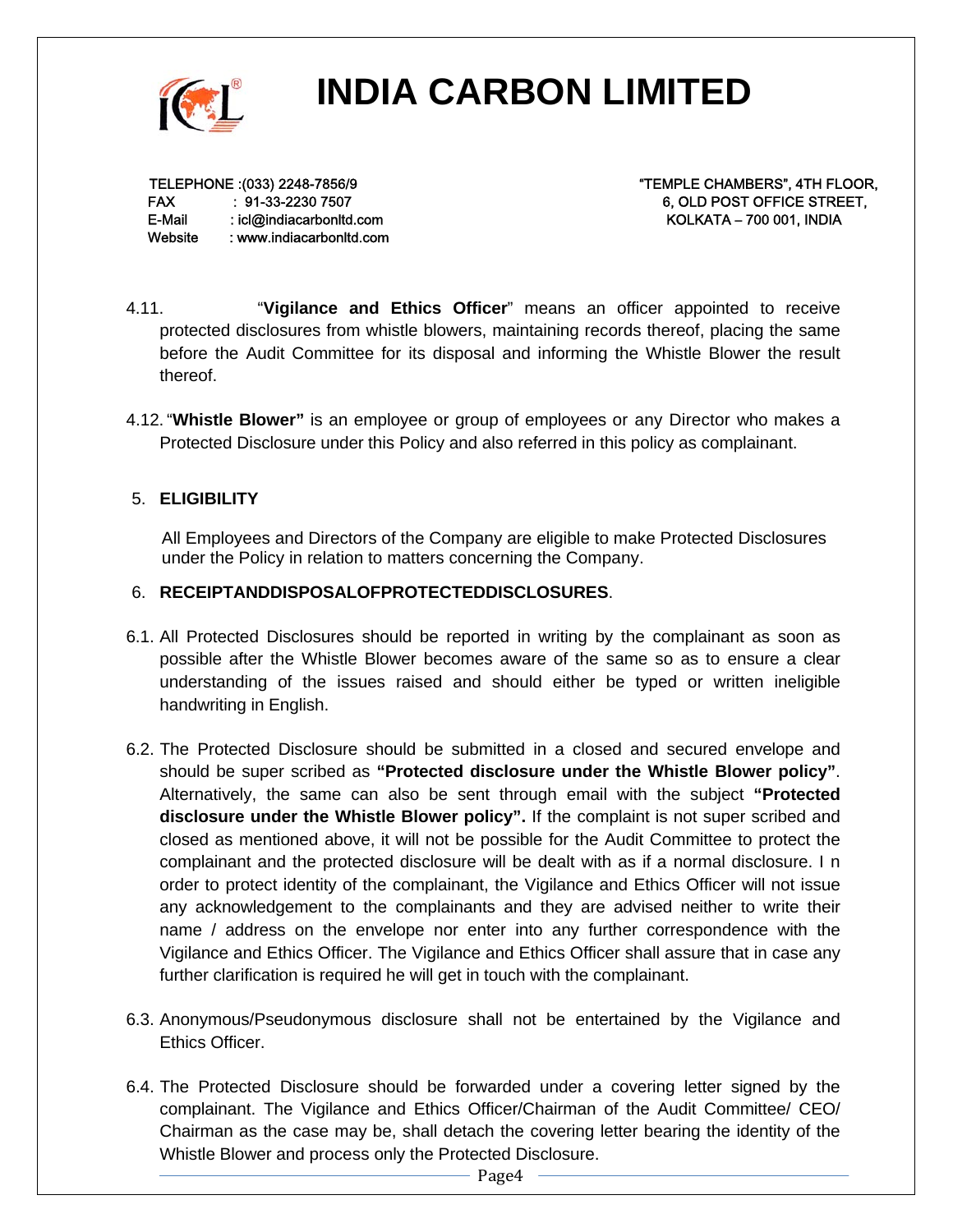

TELEPHONE :(033) 2248-7856/9 FAX : 91-33-2230 7507 E-Mail : icl@indiacarbonltd.com Website : www.indiacarbonltd.com "TEMPLE CHAMBERS", 4TH FLOOR, 6, OLD POST OFFICE STREET, KOLKATA – 700 001, INDIA

6.5. All Protected Disclosures should be addressed to the Vigilance and Ethics Officer of the Company or to the Chairman of the Audit Committee/ CEO/ Chairman in exceptional cases. The contact details of the Vigilance and Ethics Officer is as under:-

**Name and Address – Shri Vinod Kumar Agarwal- Chief Financial Officer India Carbon Ltd 6 Old Post office Street, Kolkata- 700001 Email- vinod@indiacarbonltd.com** 

6.6. Protected Disclosure against the Vigilance and Ethics Officer should be addressed to the Chairman of the Company and the Protected Disclosure against the Chairman/ CEO of the Company should be addressed to the Chairman of the Audit Committee.

The contact details of the Chairman, CEO and the Chairman of the Audit Committee are as under:

**Name and Address of Chairman – Shri Rakesh Himatsingka, India Carbon Ltd. 6, Old Post Office Street, Kolkata- 700001 Email- rh@indiacarbonltd.com**

**Name and Address of CEO-Shri Shaurya Veer Himatsingka, India Carbon Ltd. 6, Old Post Office Street, Kolkata- 700001 Email- svh@indiacarbonltd.com**

**Name and Address of the - Chairman of the Audit Committee Shri. Sunirmal Talukdar Flat No-406, 12, Ashoka Road, Kolkata- 700027 Email- sunirmalt@gmail.com** 

6.7. On receipt of the protected disclosure the Vigilance and Ethics Officer /Chairman/ CEO/ Chairman of the Audit Committee, as the case may be, shall make a record of the Protected Disclosure and also ascertain from the complainant whether he was the person who made the protected disclosure or not. He shall also carry out initial investigation either himself or by involving any other Officer of the Company or an outside agency before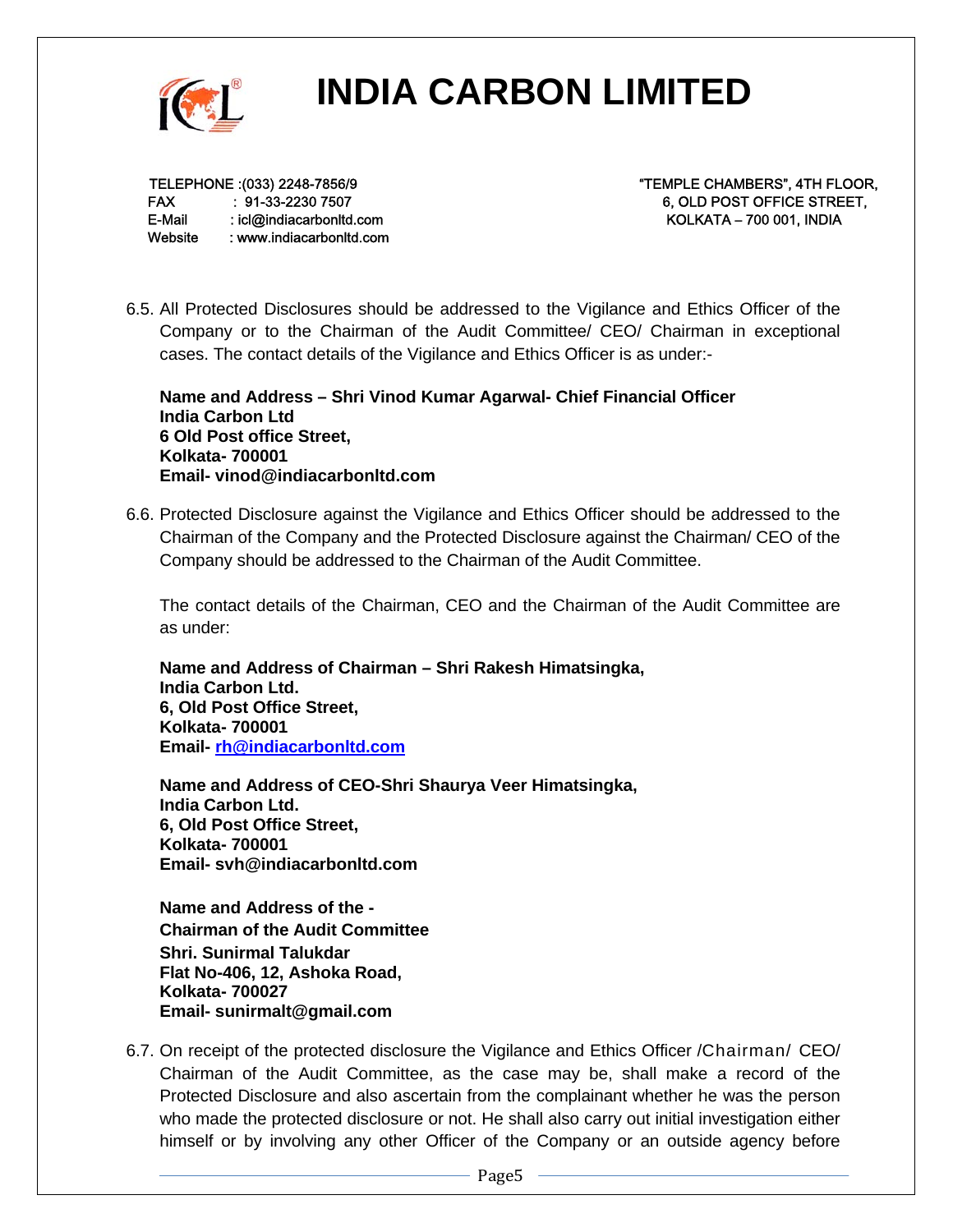

TELEPHONE :(033) 2248-7856/9 FAX : 91-33-2230 7507 E-Mail : icl@indiacarbonltd.com Website : www.indiacarbonltd.com "TEMPLE CHAMBERS", 4TH FLOOR, 6, OLD POST OFFICE STREET, KOLKATA – 700 001, INDIA

referring the matter to the Audit Committee of the Company for further appropriate investigation and needful action. The record will include:

- a) Brief facts;
- b) Whether the same Protected Disclosure was raised previously by anyone, and if so, the outcome thereof;
- c) Whether the same Protected Disclosure was raised previously on the same subject;
- d) Details of actions taken by Vigilance and Ethics Officer /Chairman/ CEO for processing the complaint
- e) Findings of the Audit Committee
- f) The recommendations of the Audit Committee/ other action(s).
- 6.8 The Audit Committee, if deems fit, may call for further information or particulars from the complainant.

#### 7. **INVESTIGATION**

- 7.1. All protected disclosures under this policy will be recorded and thoroughly investigated. The Audit Committee may investigate and may at its discretion consider involving any other Officer of the Company and/ or an outside agency for the purpose of investigation.
- 7.2. Thedecisiontoconductaninvestigationisbyitselfnotanaccusationandistobetreatedasaneutralf actfindingprocess.
- 7.3. Subject(s) will normally be informed in writing of the allegations at the outset of a formal investigation and have opportunities for providing the inputs during the investigation.
- 7.4. Subject(s) shall have a duty to co-operate with the Audit Committee or any of the Officers appointed by it in this regard.
- 7.5. Subject(s) have a right to consult with a person or persons of their choice, other than the Vigilance and Ethics Officer / Investigators and/or members of the Audit Committee and/or the Whistle Blower.
- 7.6. Subject(s) have a responsibility not to interfere with the investigation. Evidence shall not be withheld, destroyed or tampered with and witness shall not be influenced, coached, threatened or intimidated by the subject(s).
- 7.7. Unless there are compelling reasons not to do so, subject(s) will be given the opportunity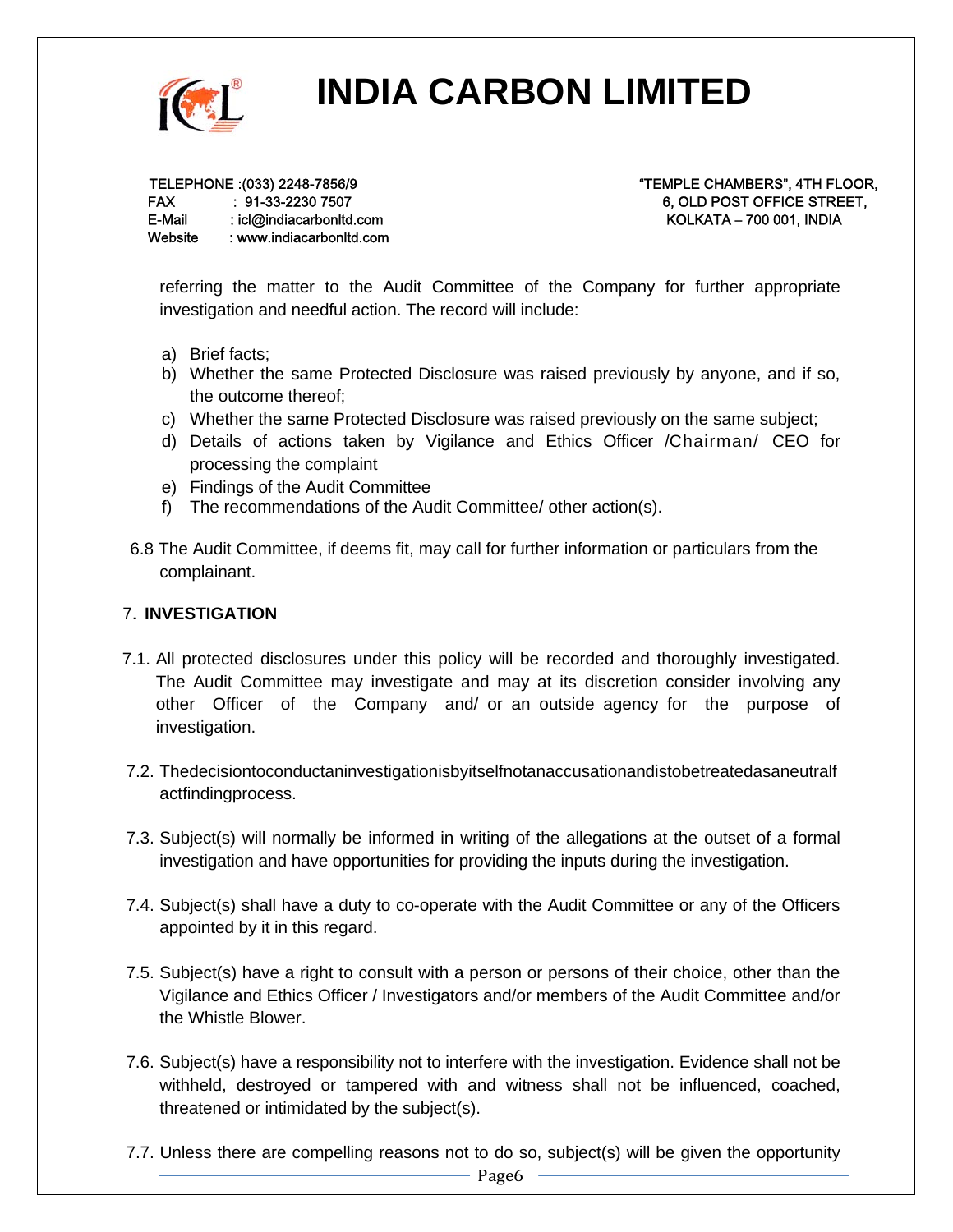

TELEPHONE :(033) 2248-7856/9 FAX : 91-33-2230 7507 E-Mail : icl@indiacarbonltd.com Website : www.indiacarbonltd.com "TEMPLE CHAMBERS", 4TH FLOOR, 6, OLD POST OFFICE STREET, KOLKATA – 700 001, INDIA

to respond to material findings contained in the investigation report. No allegation of wrong doing against a subject(s) shall be considered as maintainable unless there is good evidence in support of the allegation.

- 7.8. Subject(s) have a right to be informed of the outcome of the investigations. If allegations are not sustained, the Subject should be consulted as to whether public disclosure of the investigation results would be in the best interest of the Subject and the Company.
- 7.9. The investigation shall be completed normally within 90days of the receipt of the protected disclosure and is extendable by such period as the Audit Committee deems fit.

### 8. **DECISIONANDREPORTING**

- 8.1. If an investigation leads the Vigilance and Ethics Officer / Chairman of the Audit Committee to conclude that an improper or unethical act has been committed, the Vigilance and Ethics Officer / Chairman of the Audit Committee shall recommend to the management of the Company to take such disciplinary or corrective action as he may deem fit. It is clarified that any disciplinary or corrective action initiated against the Subject as a result of the findings of an investigation pursuant to this Policy shall adhere to the applicable personnel or staff conduct and disciplinary procedures.
- 8.2. The Vigilance and Ethics Officer shall submit a report to the Chairman of the Audit Committee on a regular basis about all Protected Disclosures referred to him/her since the last report together with the results of investigations, if any.
- 8.3. In case the Subject is the Chairman/CEO of the Company, the Chairman of the Audit Committee after examining the Protected Disclosure shall forward the protected disclosure to other members of the Audit Committee if deemed fit. The Audit Committee shall appropriately and expeditiously investigate the Protected Disclosure.
- 8.4. If the report of investigation is not to the satisfaction of the complainant, the complainant has the right to report the event to the appropriate legal or investigating agency.
- 8.5. A complainant who makes false allegations of unethical & improper practices or about alleged wrongful conduct of the subject to the Vigilance and Ethics Officer or the Audit Committee shall be subject to appropriate disciplinary action in accordance with the rules, procedures and policies of the Company.

### 9. **SECRECY /CONFIDENTIALITY**

9.1. The complainant, Vigilance and Ethics Officer, Members of Audit Committee, the Subject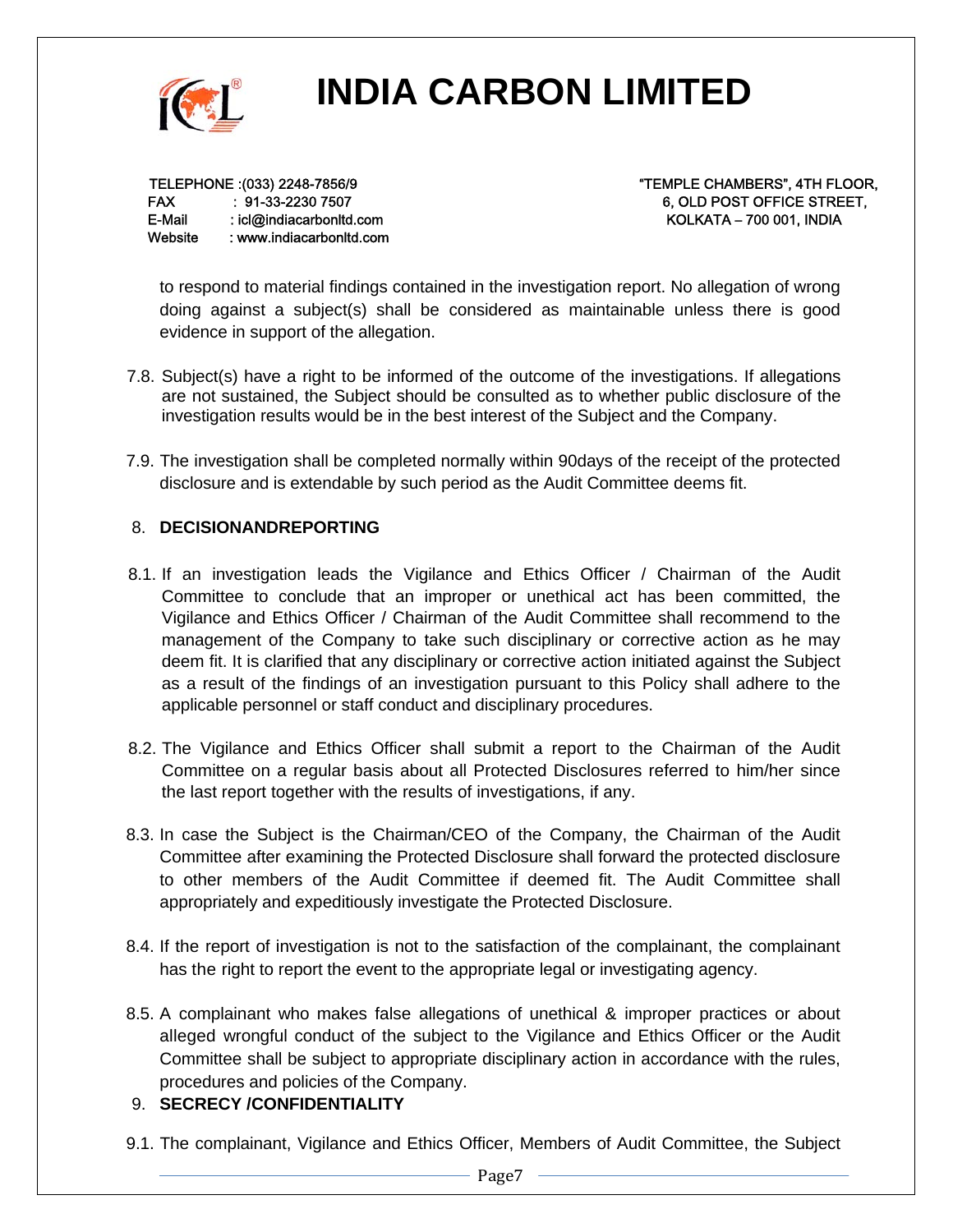

TELEPHONE :(033) 2248-7856/9 FAX : 91-33-2230 7507 E-Mail : icl@indiacarbonltd.com Website : www.indiacarbonltd.com "TEMPLE CHAMBERS", 4TH FLOOR, 6, OLD POST OFFICE STREET, KOLKATA – 700 001, INDIA

and everybody involved in the process shall:

- 9.1.1. Maintain confidentiality of all matters under this Policy
- 9.1.2. Discuss only to the extent or with those persons as required under thispolicy for completing the process of investigations.
- 9.1.3. Not keep the papers unattended anywhere at any time
- 9.1.4. Keep the electronic mails/files under password.

### 10. **PROTECTION**

- 10.1. No unfair treatment will be meted out to a Whistle Blower by virtue of his/her having reported a Protected Disclosure under this policy. The company, as a policy, condemns any kind of discrimination, harassment, victimization or any other unfair employment practice be in adopted against Whistle Blowers. Complete protection will, therefore, be given to Whistle Blowers against any unfair practice like retaliation, threat or intimidation of termination /suspension of service, disciplinary action, transfer, demotion, refusal of promotion or the like including any direct or indirect use of authority to obstruct the Whistle Blower's right to continue to perform his duties/functions including making further Protected Disclosure. The company will take steps to minimize difficulties, which the Whistle Blower may experience as are result of making the Protected Disclosure. Thus if the Whistle Blower is required to give evidence in criminal or disciplinary proceedings, the Company will arrange for the Whistle Blower to receive advice about the procedure, etc.
- 10.2. A Whistle Blower may report any violation of the above clause to the Chairman of the Audit Committee, who shall investigate in to the same and recommend suitable action to the management.
- 10.3. The identity of the Whistle Blower shall be kept confidential to the extent possible and permitted under law. The identity of the complainant will not be revealed unless he himself has made either his details public or disclosed his identity to any other office or authority. In the event of the identity of the complainant being disclosed, the Audit Committee is authorized to initiate appropriate action as per extant regulations against the person or agency making such disclosure. The identity of the Whistle Blower, if known, shall remain confidential to those persons directly involved in applying this policy, unless the issue requires investigation by law enforcement agencies, in which case members of the organization are subject to subpoena.
- 10.4. Any other Employee or Director assisting in the said investigation shall also be protected to the same extents the Whistle Blower.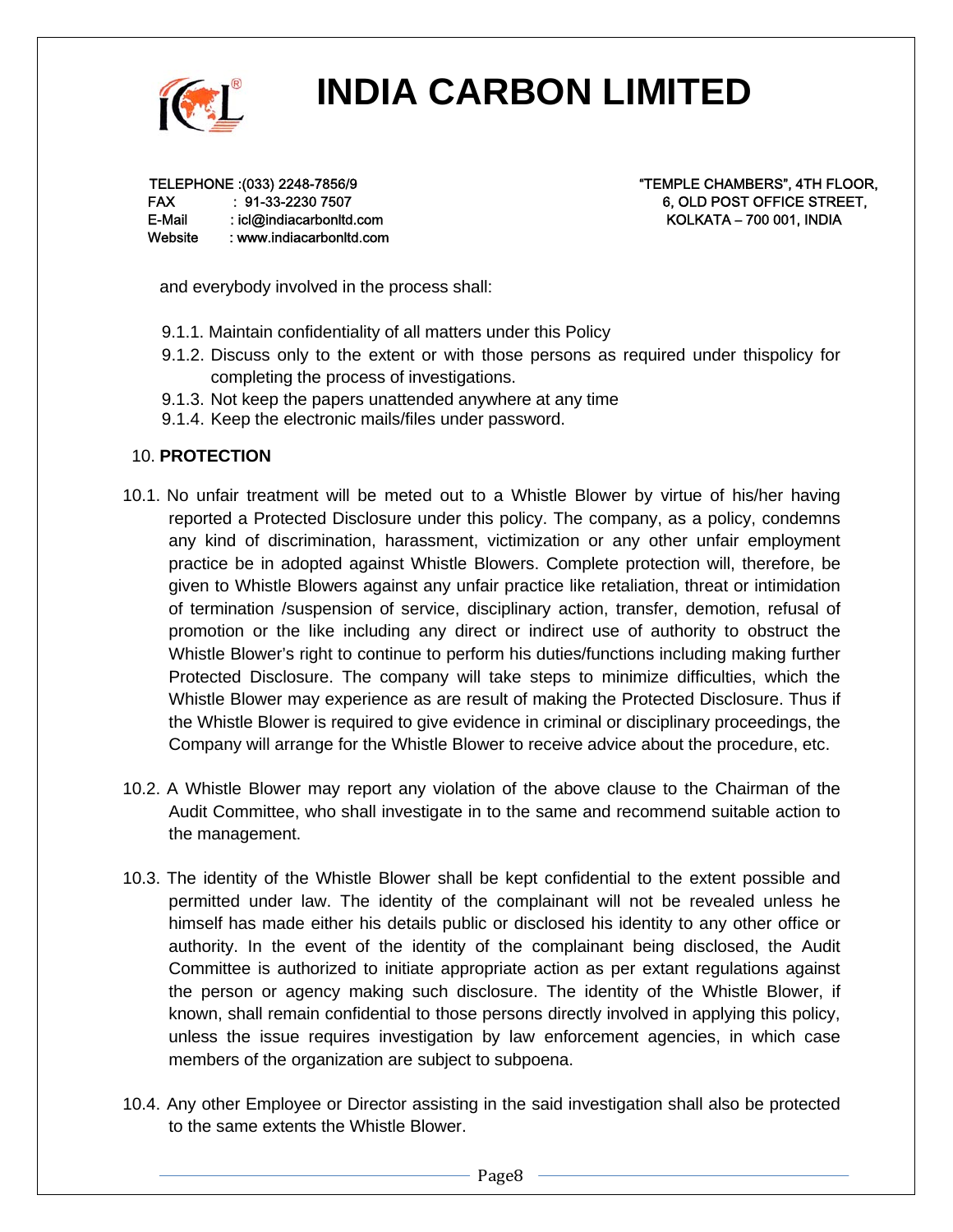

TELEPHONE :(033) 2248-7856/9 FAX : 91-33-2230 7507 E-Mail : icl@indiacarbonltd.com Website : www.indiacarbonltd.com "TEMPLE CHAMBERS", 4TH FLOOR, 6, OLD POST OFFICE STREET, KOLKATA – 700 001, INDIA

10.5. Provided however at the complainant before making a complaint has reasonable belief that an issue exists and he has acted in good faith. Any complaint not made in good faith as assessed as such by the Audit Committee shall be viewed seriously and the complainant shall be subject to disciplinary action as per the Rules/certified standing orders of the Company. This policy does not protect an employee from an adverse action taken independent of his disclosure of unethical and improper practice etc unrelated to a disclosure made pursuant to this policy.

### 11. **ACCESSTOCHAIRMAN OFTHE AUDIT COMMITTEE**

11.1. The Whistle Blower shall have right to access Chairman of the Audit Committee directly in exceptional cases and the Chairman of the Audit Committee is authorized to prescribe suitable directions in this regard.

### 12. **COMMUNICATION**

12.1. A Whistle Blower policy cannot be effective unless it is properly communicated to employees. Employees shall be informed about the Policy through email and through the website of the Company.

### 13. **RETENTIONOFDOCUMENTS**

13.1. All Protected disclosures in writing or documented along with the results of Investigation relating thereto, shall be retained by the Company for a period of 7 (seven) years or such other period as specified by any other law in force, whichever is more.

### 14. **ADMINISTRATIONAND REVIEWOFTHE POLICY**

14.1. The Chief Executive Officer shall be responsible for the administration, interpretation, application and review of this policy. The Chief Executive Officer also shall be empowered to bring about necessary changes to this Policy, if required at any stage with the concurrence of the Audit Committee.